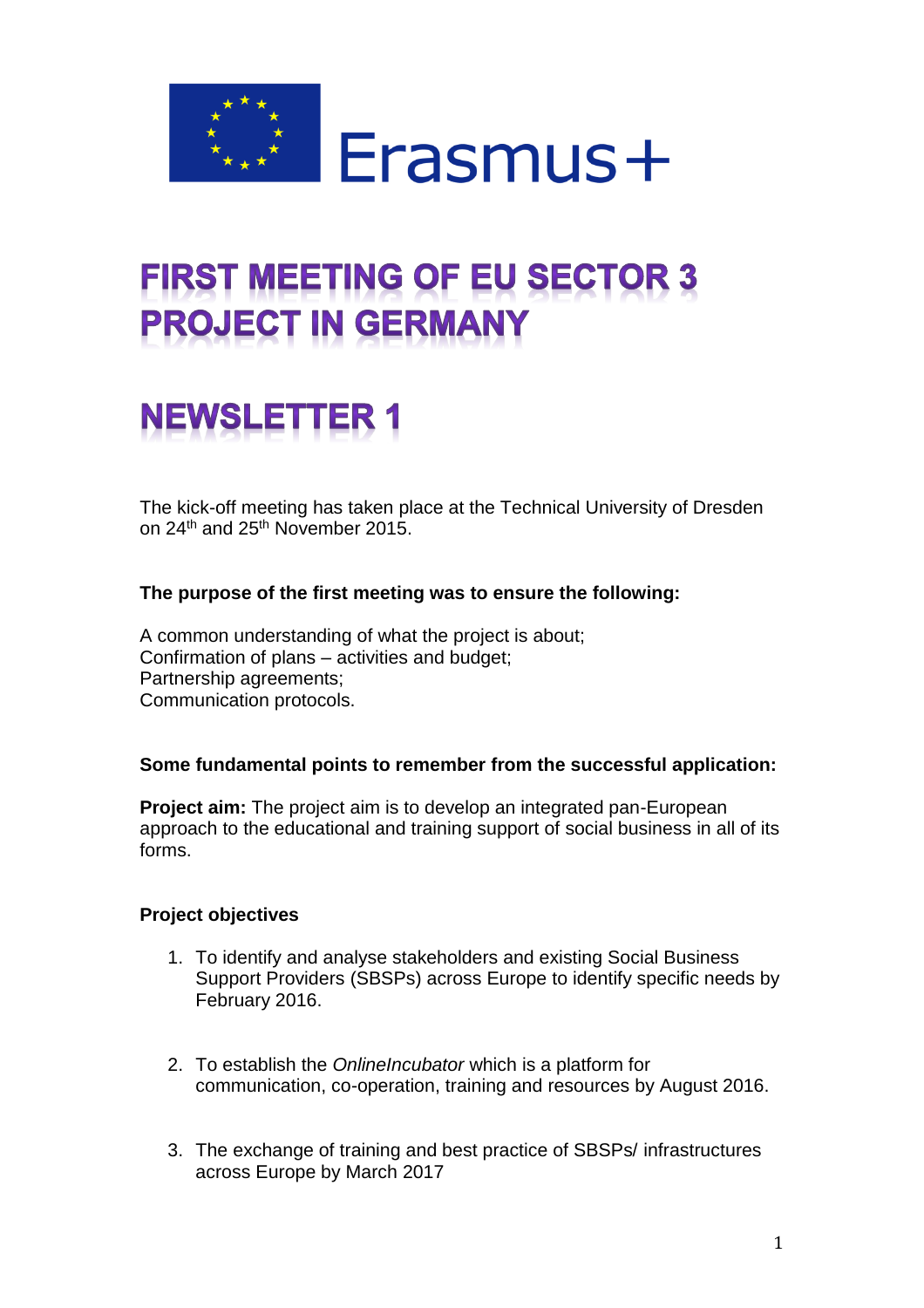

- 4. To develop a model of social business support (SBSM) by October 2016
- 5. To establish a European (global) network of social business support providers (SBSPs) by March 2017

The innovations of this project:

• The unification, development of shared good practice to support SBSPs to in turn support new start SMEs, social enterprises and the third sector;

• The sharing of good practice, especially with respect to innovative and interactive methodologies, to enable both TVET, higher and adult education meet the needs of social businesses.

• The development of internships and work experience across the third sector of the EEA/ EU as a sustainable dimension of the OnlineIncubator.

• The greater use of social media platforms for marketing, dissemination and communications may not be innovative per se but is for the third sector.



**Some key decisions -** External evaluators to be identified.

**Setting up working groups -** to be identified within project management teams

**Branding and Image -** It was agreed that the name should change from EU Sector 3 to ESE(European Social Enterprise)

and branding developed accordingly. Students from the technical university of Dresden will produce the logo.

**Dissemination -** a dissemination strategy will be developed

**Communication Strategy -** Communication and dissemination will be by using social media such as Facebook, Twitter and LinkedIn. A web page has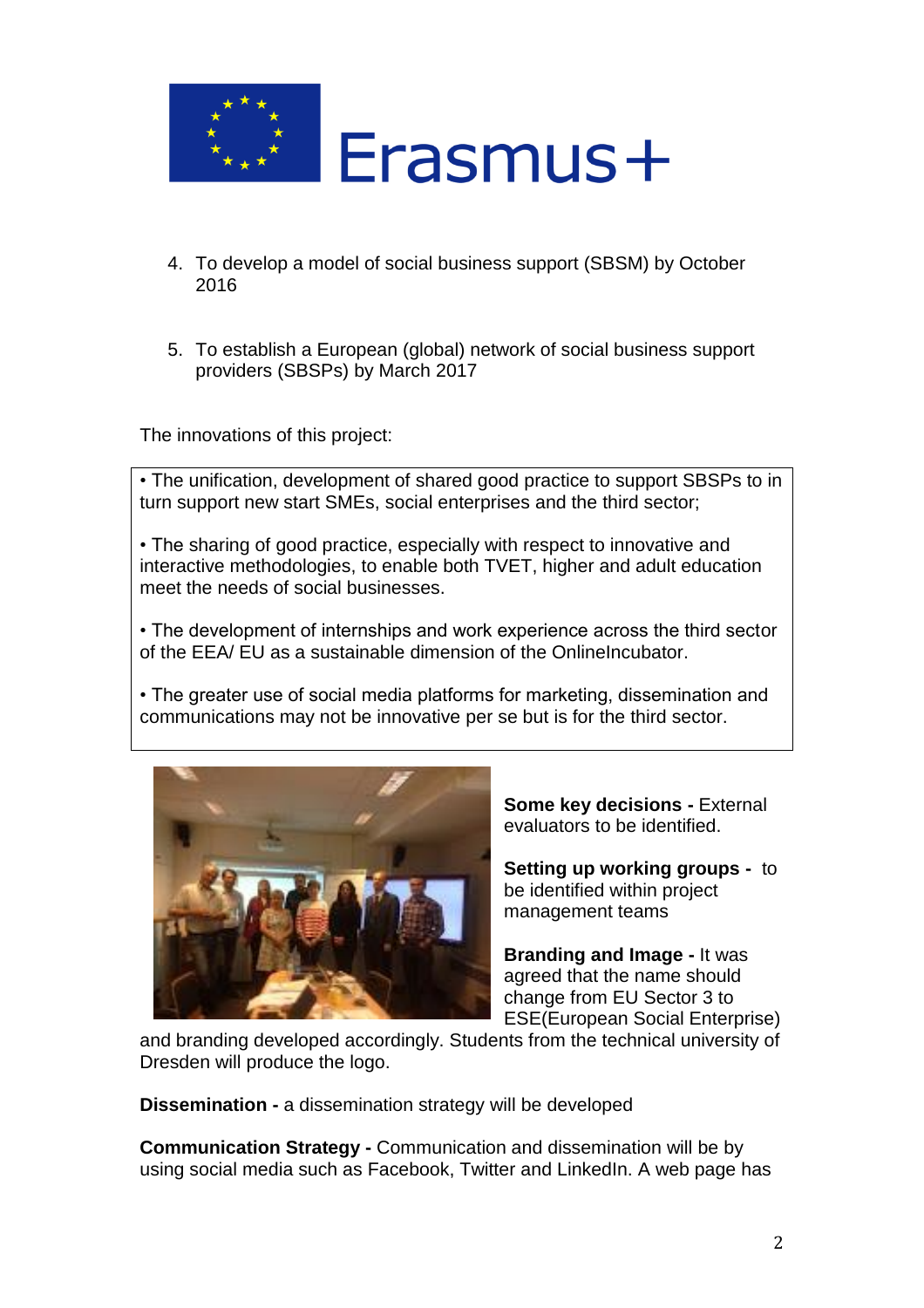

been produced on the TEC web site and links made to partners. JN proposed the use of Google docs for working on documents and Adobe Connect for fortnightly on-line conferences.

**Intellectual Outputs -** State of the Art report – each partner should produce a 2,000 word report on the state and scope of social enterprise in their region. Each regional report should include Scope/ Introduction/ Case studies/ Conclusions and summary The reports will be collected together to produce one document which will be added to the Online Incubator.

**Research Methodology-** Colleagues at TUD/ DE presented initial preparatory work on identifying questionnaires and interviews. The purpose of the research is to identify training needs of SBSPs or their local equivalents.

**Development of SBSM -** The Social Business Support Model is anticipated to provide training and advisory support on a range of themes. Currently, it is expected that the following themes are to be developed but will be confirmed as a consequence of the research that is to be undertaken:

Marketing with social media (UK) Finance (ES) Management and leadership (TR) New technologies (UK) Social Impact assessment (PT) Legal policies, procedures and regulatory environment (CY) Setting up of platform (LT)

**Development of Online Incubator -**The target of the Online Incubator is to provide a platform for the SBSM which has training content and advice which is useful and practical. It is also a platform and a resource for developing future projects and establishing networks of partners and appropriately thematic projects.

**Planning for Multiplier Events** - The first ME is the mid-term conference in Cyprus in September 2016. Other events are in Valencia (the launch of the SBSM) and the Final Conference in Aydin in 2017.

*Allan Lawrence The Enterprise Centre Greater Manchester/ UK*